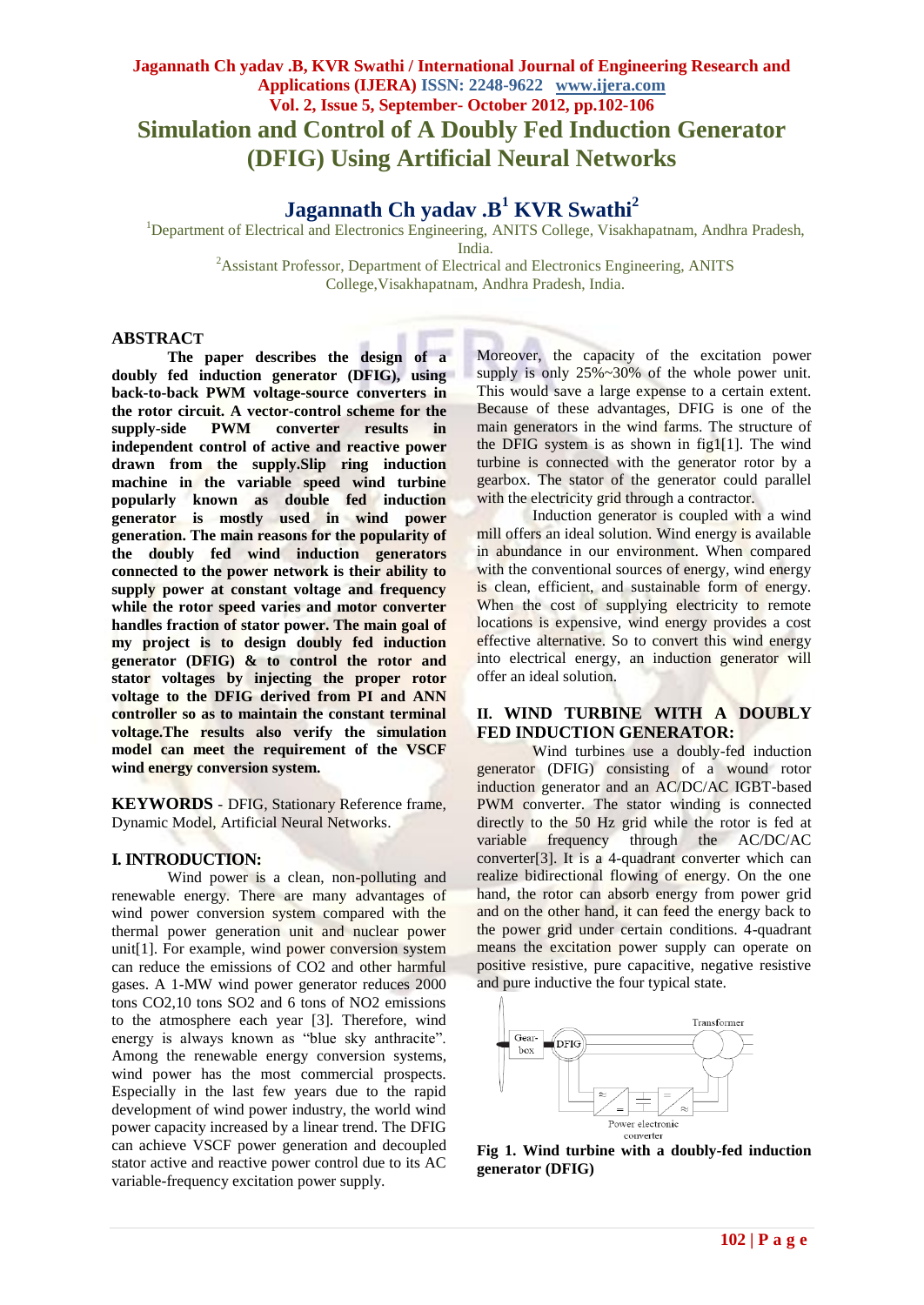#### **Jagannath Ch yadav .B, KVR Swathi / International Journal of Engineering Research and Applications (IJERA) ISSN: 2248-9622 www.ijera.com Vol. 2, Issue 5, September- October 2012, pp.102-106**

#### **2.1. Operation of DFIG:**

The stator is directly connected to the AC mains, whilst the wound rotor is fed from the Power Electronics Converter via slip rings to allow DIFG to operate at a variety of speeds in response to changing wind speed. Indeed, the basic concept is to interpose a frequency converter between the variable frequency induction generator and fixed frequency grid[4],[5]. The DC capacitor linking stator- and rotor-side converters allows the storage of power from induction generator for further generation. To achieve full control of grid current, the DC-link voltage must be boosted to a level higher than the amplitude of grid line-to-line voltageThe slip power can flow in both directions, i.e. to the rotor from the supply and from supply to the rotor and hence the speed of the machine can be controlled from either rotor- or stator-side converter in both super and subsynchronous speed ranges. At the synchronous speed, slip power is taken from supply to excite the rotor windings and in this case machine behaves as a synchronous machine.The mechanical power and the stator electric power output are computed as follows

 $Pr = Tm^* \omega r$  (1)  $Ps = Tem* \omega s$  (2)

For a loss less generator the mechanical equation is  $J$  (dor/dt) =Tm-Tem (3)

In steady-state at fixed speed for a loss less generator  $Tm = Tem$  and  $Pm = Ps + Pr$  (4)

And it follows that:

 $Pr=Pm-Ps=Tm$  ωr-  $Tem*$ ωs =-S  $Ps$ 

Where

 $S = (\omega s - \omega r)/\omega s$  is defines as the slip of the generator.

#### **2.2. Back-to-Back AC/DC/AC Converter Modeling:**

Mathematical modeling of converter system is realized by using various types of models, which can be broadly divided into two groups: mathematical functional models and Mathematical physical models (either equation-oriented or graphic-oriented, where graphic-oriented approach is actually based on the same differential equations)[6].

### **III.MATHEMATICAL REPRESENTATION OF DFIG:**

Assuming that the three-phase power grid voltages are balance and the three-phase circuits are symmetrical, the sum of the three-phase currents in the three-phase non-median line system is zero.

An induction motor can be looked on as a transformer with a rotating secondary, where the coupling coefficients between the stator and rotor phases change continuously with the change of rotor position[7]. The machine model can be described by differential equations with time varying mutual inductances, but such a model tends to be very complex, such as vector control, based on the dynamic d-q model of the machine. Therefore to understand vector control principle, a good understanding of d-q model is mandatory.

The transformation equation from a-b-c to this d-q-o reference frame is given by  $f_{\text{tot}}=K^*$ fabcs (5)

where, 
$$
(\mathbf{f}_{qdo}^T)^T = [f_{qs} \ f_{ds} \ f_{0s}],
$$
  
\n $(\mathbf{f}_{abcs})^T = [f_{as} \ f_{bs} \ f_{cs}],$   
\n $(\mathbf{f}_{abcs})^T = [f_{as} \ f_{bs} \ f_{cs}],$   
\n $\mathbf{K}_s = \frac{2}{3} \begin{bmatrix} \cos \theta & \cos(\theta - \frac{2\pi}{3}) & \cos(\theta + \frac{2\pi}{3}) \\ \sin \theta & \sin(\theta - \frac{2\pi}{3}) & \sin(\theta + \frac{2\pi}{3}) \\ \frac{1}{2} & \frac{1}{2} & \frac{1}{2} \end{bmatrix}$ 

Where the variable f can be the phase voltages, current, or flux linkages of the machine. The transformation angle  $\theta_r$  between the q- axis of the reference frame rotating at a speed of w and the aaxis of the stationary stator winding may be expressed as

$$
\theta = \int_0^t \omega(t)dt + \theta(0).
$$
 (6)

#### **3.1 Torque Equations:**

The sum of the instantaneous input power to all six windings of the stator and rotor is given by:  $Pin=Vas$  Ias + Vbs Ibs+ Vcs Ics + Var Iar + Vbr Ibr + Vbr Ibr (7)

Using stator and rotor voltages to substitute for the voltages on the right hand side of (4.8), we obtain three kindsof terms:  $i^{2}r$ , id $\psi$ /dt and  $\omega \psi i$ .  $(i^{2}r)$ terms are the copper losses. The electromagnetic torque developed by the machine is given by the sum of the  $(\omega,\psi)$  terms divide by mechanical speed, that is:

Tem=(3/2) ( $p/2$  ωr)[ ω( $\psi$ ds iqs- $\psi$ qs ids)+( ω- ωr)(  $\forall$  dr iqr- $\forall$ qr idr)] (8)

Using the flux linkage relationships, Tem can also be expressed as follows:

Tem= $(3/2)$  (p/2 ωr)[ ω(wds iqs-wqs ids)+( ω- ωr)(  $\psi$ dr iqr- $\psi$ qr idr)] (9)

Using the flux linkage linkage relationships, one can show that

Tem= $(3/2)$  (p/2)[(  $\psi$ qr idr- $\psi$ dr iqr)]

 $=(3/2)$  (p/2)[(  $\psi$ ds iqs- $\psi$ qs ids)]

 $=(3/2)$  (p/2)Lm[( idr iqs- iqr ids)] (10)

One can rearrange the torque equations by inserting the inserting the speed voltage terms given below:  $Eqs = \omega y ds$   $Eds = -\omega y qs$ 

Eqr= (ω- ωr)ψdr Edr= -(ω- ωr)ψqr.

### **3.1.1 Induction Machine Equations In Stationary Reference Frame:**

Stator circuit equations**:**

$$
Vqss=d/dt (wqss)+rs igss
$$
 (11)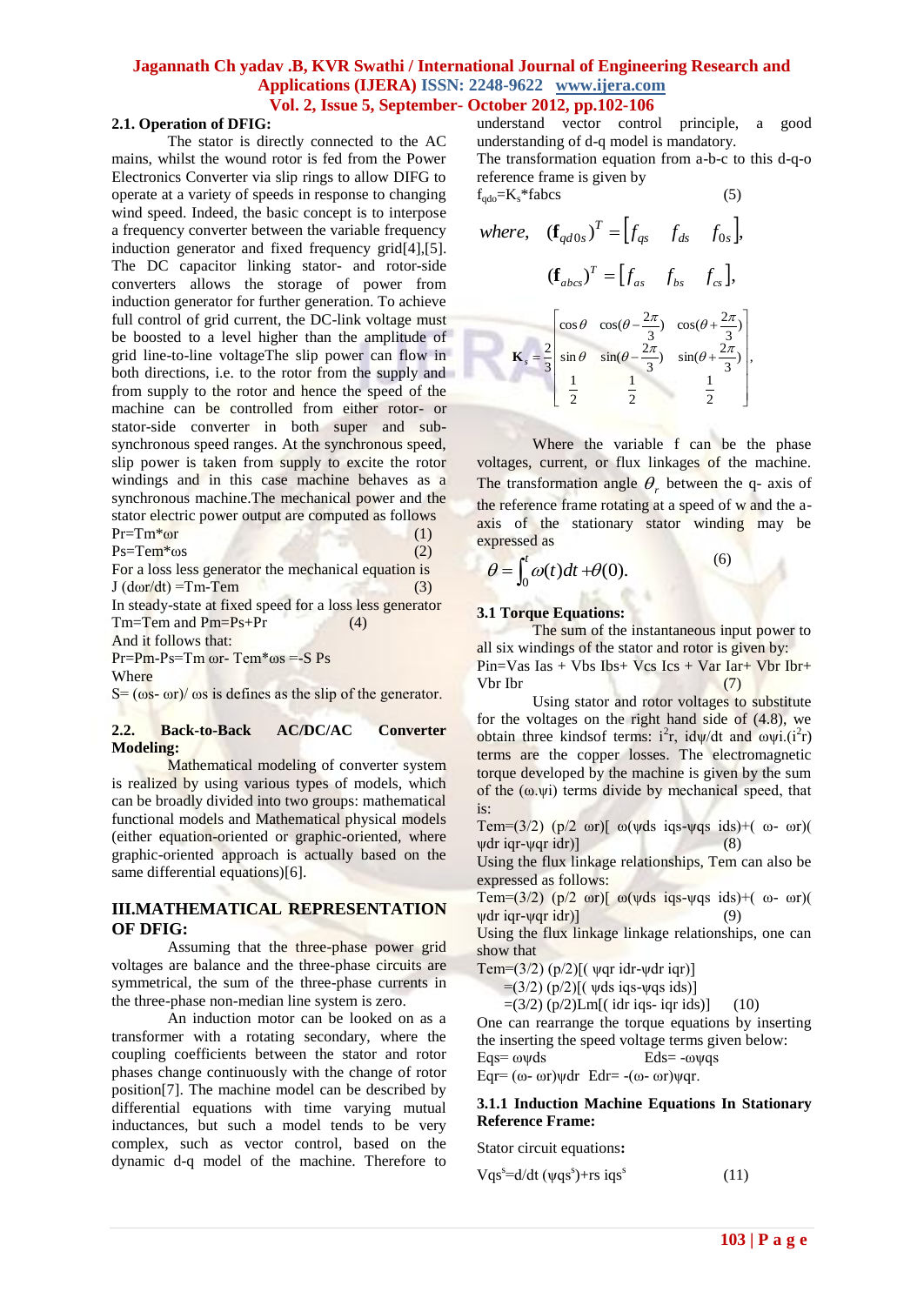# **Jagannath Ch yadav .B, KVR Swathi / International Journal of Engineering Research and Applications (IJERA) ISSN: 2248-9622 www.ijera.com**

## **Vol. 2, Issue 5, September- October 2012, pp.102-106**

| $Vdss=d/dt (wdss)+rs$ ids <sup>s</sup>                                   | (12) |
|--------------------------------------------------------------------------|------|
| Rotor circuit equations:                                                 |      |
| Vqr <sup>s</sup> = $d/dt$ ( $\psi$ qr <sup>s</sup> )+rr iqr <sup>s</sup> | (13) |
| $Vdrs=d/dt (v/drs)+rr idrs$                                              | (14) |
|                                                                          |      |

Flux linkage equations**:**

 $\psi$ qs<sup>s</sup>=Lls iqs<sup>s</sup>  $+Lm(igs<sup>s</sup>+iqr<sup>s</sup>) = (Lls+Lm)igs<sup>s</sup>+Lm$ iqr<sup>s</sup>=Ls iqs<sup>s</sup>+Lm iqr<sup>s</sup> (15)

 $\psi$ qr<sup>s</sup>=Llr iqr<sup>s</sup>  $+Lm(igs<sup>s</sup>+iqr<sup>s</sup>) = (Llr+Lm)iqr<sup>s</sup>+Lm$ iqs<sup>s</sup>=Ls iqr<sup>s</sup>+Lm iqs<sup>s</sup>

 $\psi ds^s = Lls$  ids<sup>s</sup>  $+Lmids<sup>s</sup>+idr<sup>s</sup>) = (Lls+Lm)ids<sup>s</sup>+Lm$ idr<sup>s</sup>=Ls ids<sup>s</sup>+Lm idr<sup>s</sup>

 $\psi dr^s = Llr$  idr<sup>s</sup>  $+Lm(ids<sup>s</sup>+idr<sup>s</sup>) = (Llr+Lm)idr<sup>s</sup>+Lm$ ids<sup>s</sup>=Lr idr<sup>s</sup>+Lm ids<sup>s</sup>

### **3.1.2. d-q Torque Equations:**

Tem=  $(3/2)$  (p/2) [(  $\psi$ qr idr- $\psi$ dr iqr)]  $= (3/2)$  (p/2) [(  $\psi$ ds iqs- $\psi$ qs ids)]  $= (3/2)$  (p/2)Lm[( idr iqs- iqr ids)] (16)

## **IV.SIMULINK IMPLIMENTATION OF DFIG:**

Based on the control strategy discussed above, Fig.6 shows the rotor side converter control strategy with current regulated PWM. A currentregulated PWM voltage source inverter provides field oriented currents iqr and idr to the rotor circuit, controlling active power and statorreactive power, respectively. Active power command is given by the turbine optimal torque speed profile and reactive power command is calculated to minimize the machine copper losses. Overall active power generated is directly related to the torque, as indicated by  $(7)$  and  $(8)$ . In the d-q reference frame as determined by the machine stator flux, its currents iqr and idr are also field oriented, controlling Active and Reactive power of grid (Ps and Qs) respectively.

Simulink is a software package for modeling, simulating, and analyzing dynamical systems. It supports linear and nonlinear systems, modeled in continuous time, sampled time, or a hybrid of the two. Systems can also be multirate, i.e., have different parts that are sampled or updated at different rates. This is a far cry from previous simulation packages that require you to formulate differential equations and difference equations in a language or program. Simulink includes a comprehensive block library of sinks, sources, linear and nonlinear components, and connectors. You can also customize and create your own blocks. For information on creating your own blocks, see the separate Writing S-Functions guide.

#### **4.1. Simulink Implementation Of Mechanical System**

| The electromagnetic torque developed is Te=2Hd/dt        |      |  |
|----------------------------------------------------------|------|--|
| $(\omega m)$ + Bm $\omega m$ + Tl<br>(17)                |      |  |
| Where $Te=Tg$ and $Tshaff=Tl$ )                          |      |  |
| By neglecting the torque due to friction $(Bm \omega m)$ |      |  |
| $Te-Tl=2Hd/dt(\omega m)$                                 | (18) |  |
| From above equation, the rotor speed $(\omega m)$ is     |      |  |
| $\omega$ m = (Te-Tl)/ (2Hg) dt                           |      |  |
| $= (0.5/Hg)$ (Te-Tl) dt                                  | (19) |  |
| similarly the turbine speed is                           |      |  |
| $\omega t = (Tl-Tw)/(2Hw) dt$                            |      |  |
| $= (0.5/Hw)$ (Tl-Tw) dt                                  |      |  |
| from the above equations, we have                        |      |  |

Tl= Km  $(\theta m - \theta t)$  = Km  $(\omega m - \omega t)$  dt

where  $\theta = \omega dt$ 

In the doubly fed induction generator is runned at a specified speed with the stator disconnected from the grid. The rotor is suddenly excited with the slip frequency voltages derived from voltage regulator so as to produce commanded open circuit stator terminal voltage. The specified operating conditions and final values of the variables reached in the steady state are all saved in the workspace to serve as initial conditions in a subsequent simulation.







#### **Fig.3: Dynamic Model of Induction Machine in Arbitrary Reference Frame**

The rotor-side converter is used to control the wind turbine output power and the voltage measured at the grid terminals. The power is controlled in order to follow a pre-defined powerspeed characteristic, named tracking characteristic. This characteristic is illustrated by the ABCD curve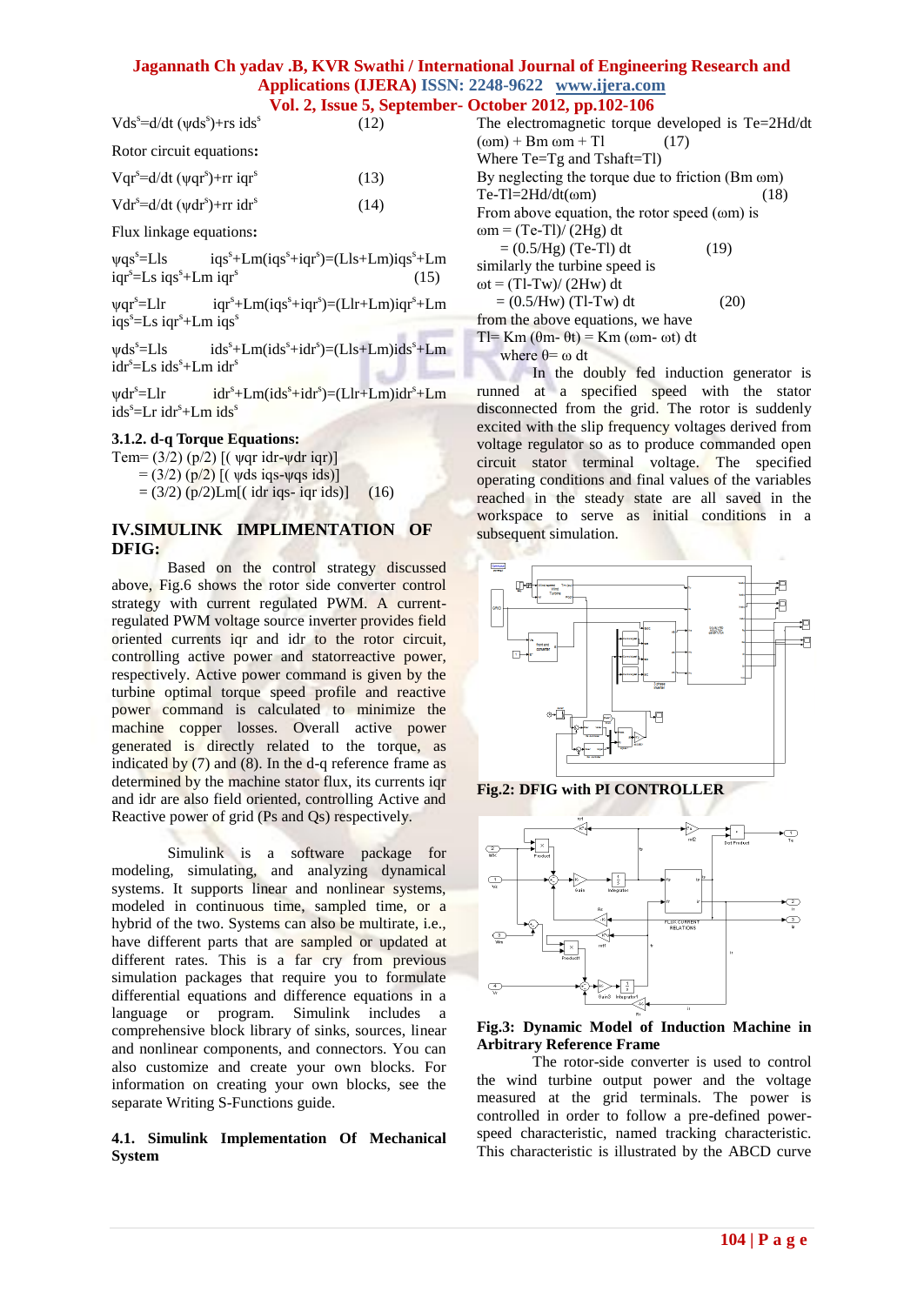#### **Jagannath Ch yadav .B, KVR Swathi / International Journal of Engineering Research and Applications (IJERA) ISSN: 2248-9622 www.ijera.com Vol. 2, Issue 5, September- October 2012, pp.102-106**

superimposed to the mechanical power characteristics of the turbine obtained at different wind speeds.



**Fig.4: Simulink Diagram for Rotor Side Converter**



**Fig.5: Simulink Diagram for Stator Side Converter**

#### **Artificial Neural Networks**

Numerous advances have been made in developing intelligent systems, some inspired by biological neural networks. Researchers from many scientific disciplines are designing artificial neural networks to solve a variety of problems in pattern recognition, prediction, optimization, associative memory, and control. Conventional approaches have been proposed for solving these problems. Although successful applications can be found in certain wellconstrained environments, none is flexible enough to perform well outside its domain[8]. ANNs provide exciting alternatives, and many applications could benefit from using them. This article is for those readers with little or no knowledge of ANNs to help them understand the other articles in this issue of Computer.



#### **Fig. 6 Simple Artificial Neuron**

The long course of evolution has given the human brain many desirable characteristics not present Invon Neumann or modern parallel computers. These include massive parallelism,distributed representation and computation, learning ability,Generalization ability.

The above figure shows three phase open circuit voltages  $e_a$ ,  $e_b$ ,  $e_c$  which are displaced by 120 electrical degrees apart. Hence from this we can say that power is generated from doubly fed induction generator.



**Fig.7 DFIG with ANN**



**Fig.8: Stator Output Voltage and Current using PI controller**



**Fig.9: Stator Output Voltage and Current using Artificial Neural Networks**

### **VII. CONCLUSIONS:**

The modeling and simulation of a DFIG was carried out with vector control of the parameters in the stator voltage DQ reference frame. The DFIG was modeled in both Matlab software packages. The behavior of the models was examined by injecting rotor voltage at a constant torque. An attempt was also made to derive the existing controllers adopted in the rotor side converter to control the output Voltage and the current of the DFIG. The PI controller and ANN are used for grid control. As compared the response between two controllers ANN gives the better results.